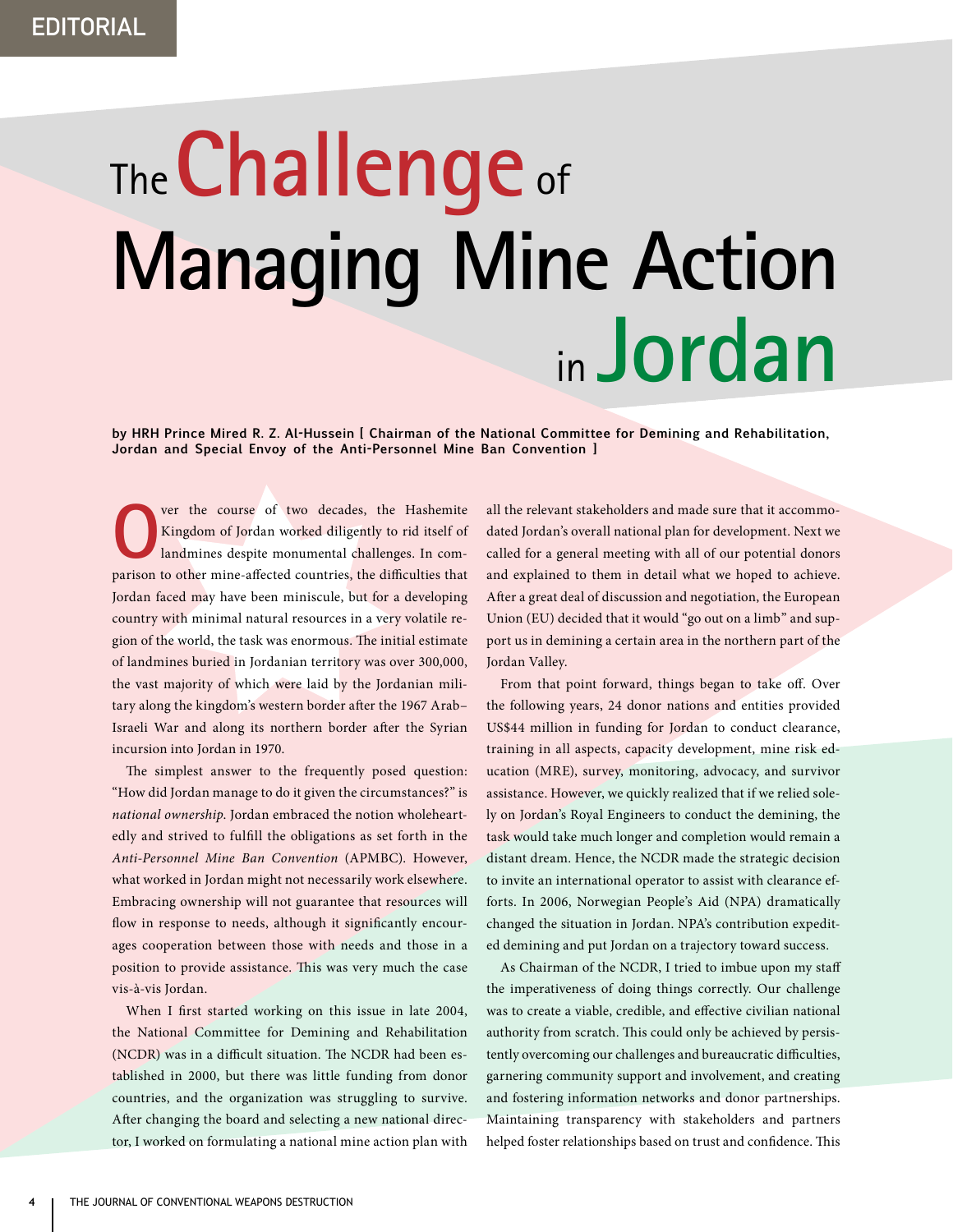was all achieved through the hard work and political will of His Majesty the King, the Prime Minister, the relevant ministers, the Chief of Staff, and everyone else involved down to the deminer in the field. I wholeheartedly encourage mine-affected countries not to be despondent about the circumstances at hand, despite the challenges, but rather adopt the right attitude and muster the will to get the job done. The fundamentals of conducting a successful mine action program are well known and should be pursued with gusto.

Despite the tremendous efforts of our Royal Engineers and NPA, Jordan applied in 2008 for an extension to the Article 5 deadline, as the clearance of the northern border was taking much longer than we had initially anticipated. The States Parties approved this request, and Jordan, again with NPA's support, was granted an additional three years to complete the task, which it did by the spring of 2012.

A great testimony to the professionalism of NPA and the Jordanians who worked on the clearance of our northern border was the fact that there were no reported injuries among the hundreds of thousands of Syrian refugees that fled Syria on foot post-2012, as a result of the internal conflict brought on by the Arab Spring. These poor, traumatized human beings streamed across our northern border from all directions; over areas that had recently been densely contaminated with landmines. The question that bears asking is, what would have happened to all these innocent lives had we not cleared our border in time? Would they have risked breaching our minefields to save their own lives? The answer is most likely "yes."

Additionally, and as a further consequence of our commitment to owning the problem, we conducted a desk study to review the demining that was done by our military, primarily during the pre-Ottawa Convention period and after, in the Jordan Valley. The military did a phenomenal job in clearing vast areas, but during the early and mid-90s, there were neither international nor national demining standards. Hence, we were confronted with the dilemma of whether to go back and take another look at these areas that were officially declared cleared, and that were being cultivated by farmers and used for various purposes. In 2009, we decided that it was our responsibility to ensure the areas were indeed cleared. As a result of our increased capacity, technical expertise, and newly established national standards, we closely examined the "old exminefields" to see if any additional action would be necessary.

We called this endeavor the Sampling and Verification Project, as we were unsure what we would discover. The old ex-minefields were cleared and the lands were being utilized, but there was a discrepancy in many areas between the number of landmines originally laid and those



A map of mined areas in Jordan that appeared in Issue 5.3 of *The Journal* in 2001.

demined. After an initial assessment of the situation, we determined that the right thing to do was to authorize further investigation. We nevertheless took on this challenge with vigor and expended a big effort to verify that the minefields that were declared clear some 14 years earlier by our military were in fact clear and if any further measures were necessary, to conduct clearance expeditiously. Despite tremendous financial obstacles, the project was finally completed during the early summer of 2018.

As for victim assistance (VA), Jordan adopted a two-track policy by addressing the needs of landmine and explosive remnants of war (ERW) survivors on the one hand while also promoting the rights of all persons with disabilities in the kingdom more broadly. The needs of survivors are substantial and can always use more direct support. Despite this challenge and the limited funding available, Jordan has nevertheless afforded the vast number of landmine and ERW survivors, especially the most difficult and complicated cases, with genuine support over the years. This is done through microcredit projects, securing employment, material and financial